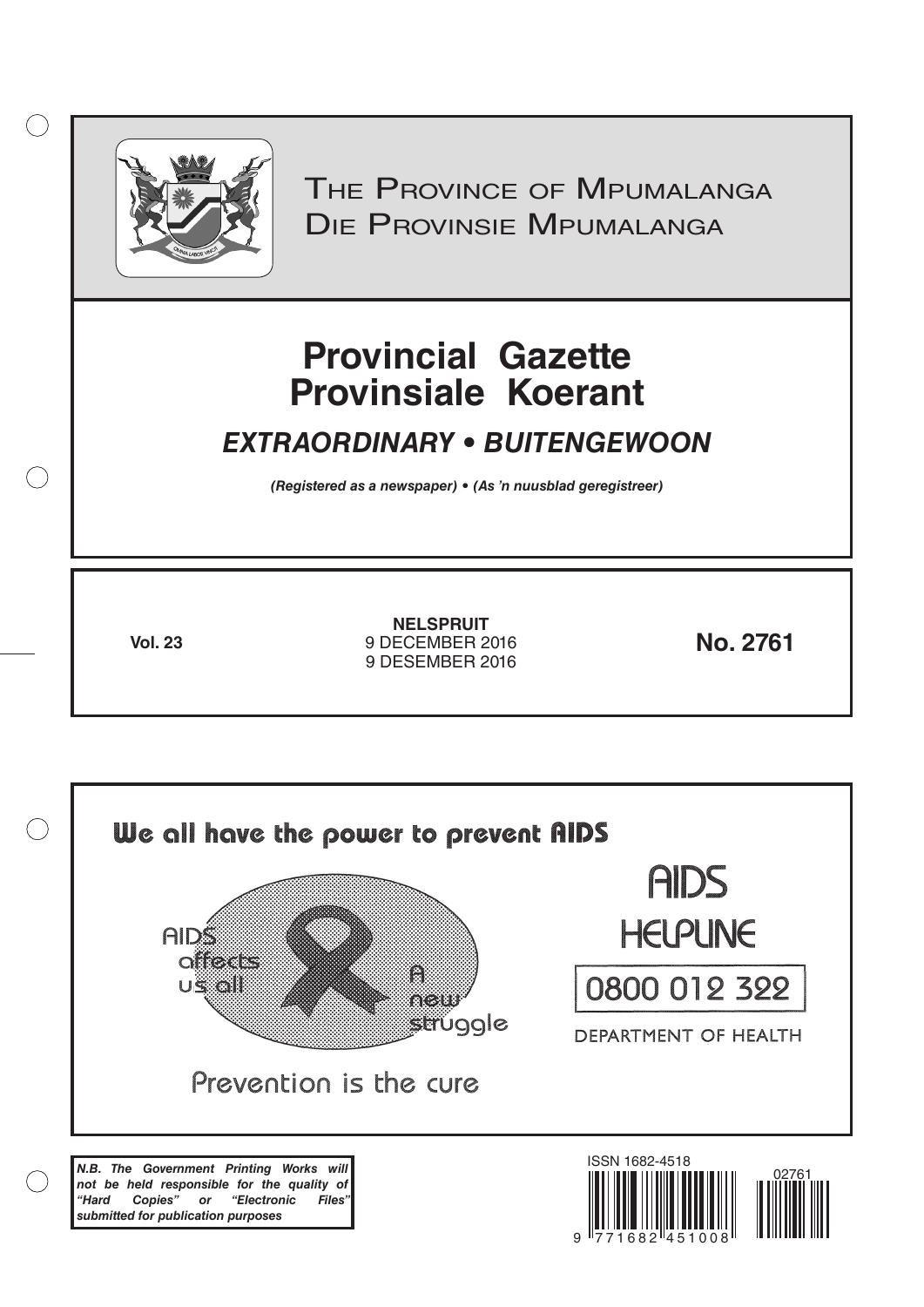

# government

Department: Government Printing Works<br>REPUBLIC OF SOUTH AFRICA

 14/1/1 Tel : (012) 748-6066 Fax : (012) 323-9574 E-mail : Maureen.Toka@gpw.gov.za

20 October 2016

Dear Value Customers

The 27<sup>th</sup> of December 2016 has been declared as a public holiday by the State President Mr Jacob Zuma.

For this reason, the closing date of all gazettes during that week will be a day before scheduled dates as published in the gazette or on the website.

Sincerely,

Maureen Toka Acting Assistant Director: Publications (Tel): 012 748-6066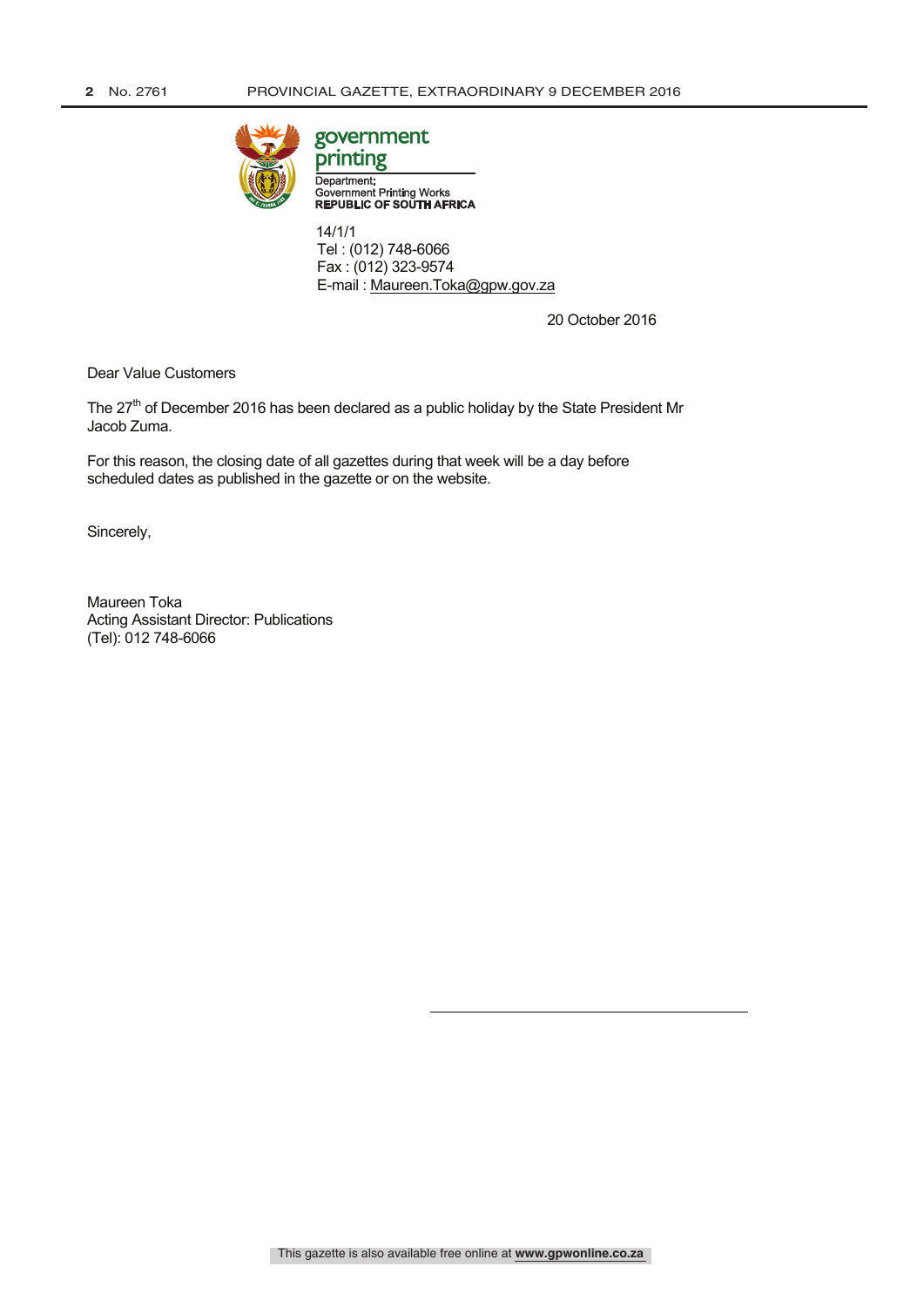# **IMPORTANT NOTICE:**

**The GovernmenT PrinTinG Works Will noT be held resPonsible for any errors ThaT miGhT occur due To The submission of incomPleTe / incorrecT / illeGible coPy.**

**no fuTure queries Will be handled in connecTion WiTh The above.**

# **CONTENTS**

*No No*

# *Page*

#### **GENERAL NOTICE**

| 179 Mpumalanga Liquor Licensing Act, 2006 (Act No. 5 of 2006) : Notice of applications for liquor licences in terms of section 35 10 |    |
|--------------------------------------------------------------------------------------------------------------------------------------|----|
|                                                                                                                                      | 10 |
|                                                                                                                                      |    |
|                                                                                                                                      | 12 |
| 180 Mpumalanga Liquor Licensing Act, 2006 (Act No. 5 of 2006) : Notice of applications for transfer of liquor licences in terms of   | 14 |
|                                                                                                                                      |    |

# **LIST OF TARIFF RATES** FOR PUBLICATION OF LIQUOR NOTICES

**COMMENCEMENT: 1 APRIL 2016**

| <b>Pricing for Fixed Price Notices</b>                     |                      |  |  |  |  |
|------------------------------------------------------------|----------------------|--|--|--|--|
| <b>Notice Type</b>                                         | <b>New Price (R)</b> |  |  |  |  |
| Application for Liquor Licence - National                  | 150.00               |  |  |  |  |
| Application for Transfer of Liquor License - National      | 150.00               |  |  |  |  |
| Application for Liquor Licence - Gauteng                   | 150.00               |  |  |  |  |
| Application for Liquor Licence - Mpumalanga                | 150.00               |  |  |  |  |
| Application for Transfer of Liquor License - Mpumalanga    | 150.00               |  |  |  |  |
| Application for Liquor Licence - Northern Cape             | 150.00               |  |  |  |  |
| Application for Transfer of Liquor License - Northern Cape | 150.00               |  |  |  |  |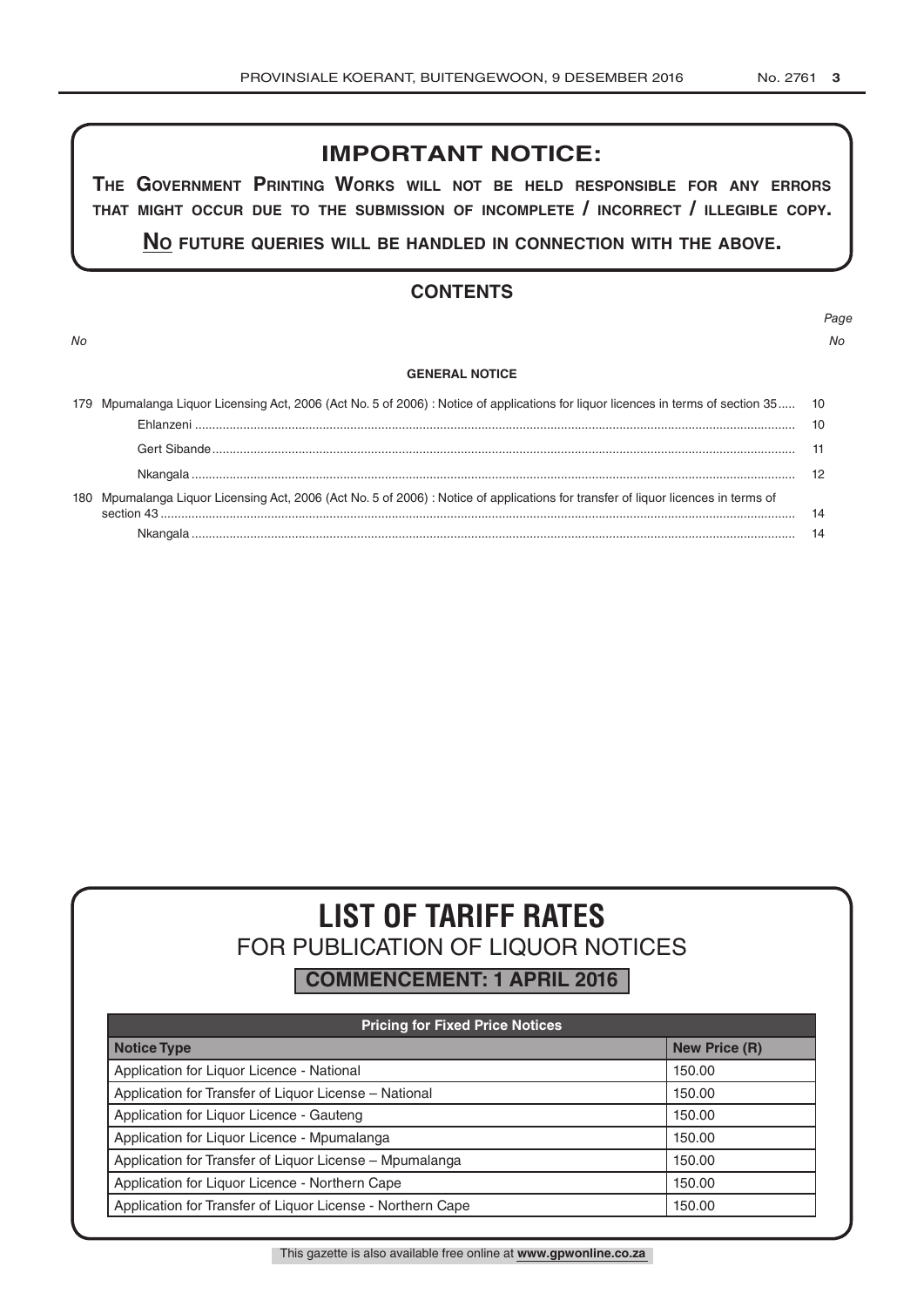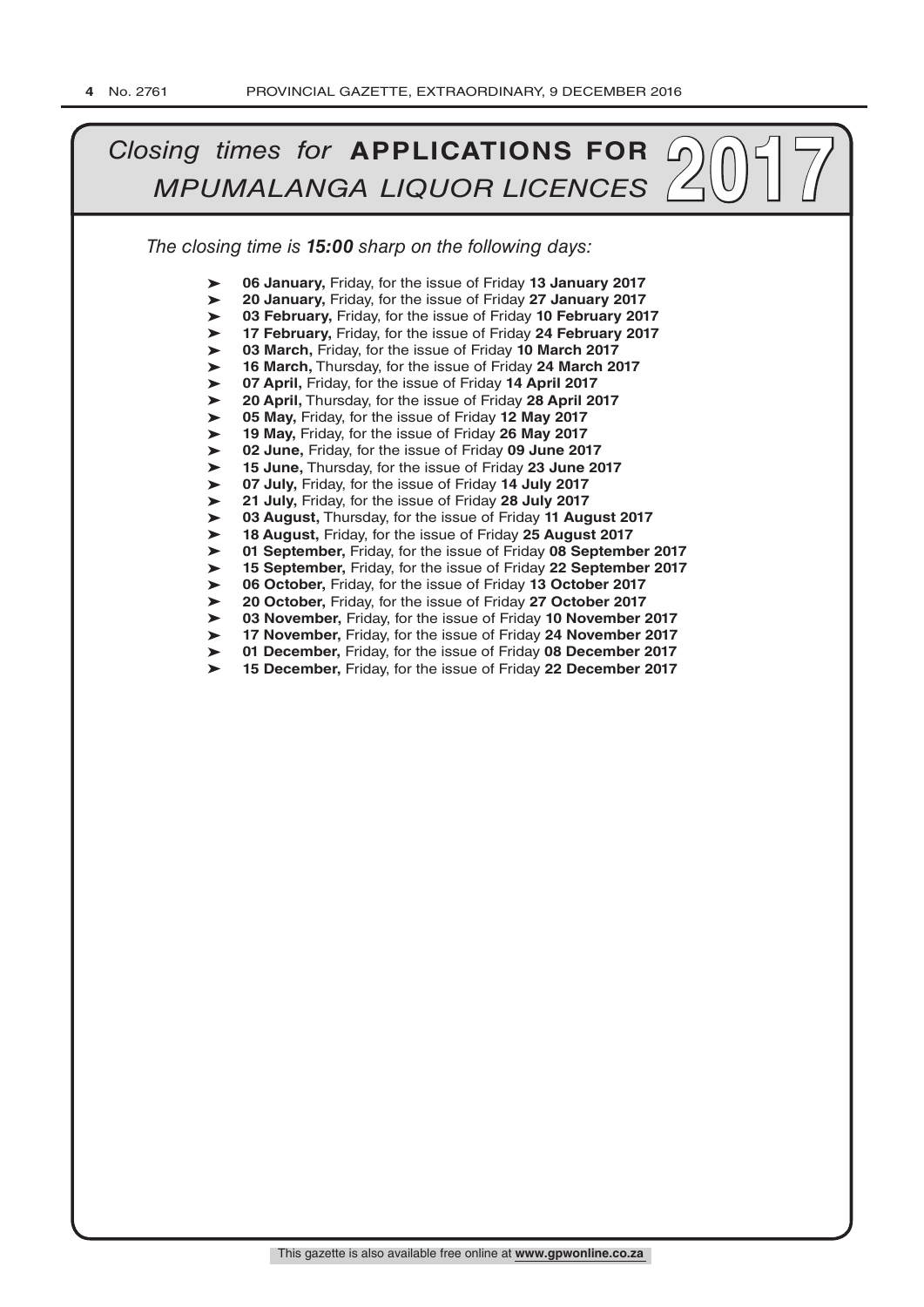The **Government Printing Works** (**GPW**) has established rules for submitting notices in line with its electronic notice processing system, which requires the use of electronic *Adobe* Forms. Please ensure that you adhere to these guidelines when completing and submitting your notice submission.

# **Closing Times for ACCepTAnCe of noTiCes**

- 1. The *Government Gazette* and *Government Tender Bulletin* are weekly publications that are published on Fridays and the closing time for the acceptance of notices is strictly applied according to the scheduled time for each gazette.
- 2. Please refer to the Submission Notice Deadline schedule in the table below. This schedule is also published online on the Government Printing works website www.gpwonline.co.za

All re-submissions will be subject to the standard cut-off times. **All notices received after the closing time will be rejected**.

| <b>Government Gazette Type</b>                   | <b>Publication</b><br>Frequency        | <b>Publication Date</b>                              | <b>Submission Deadline</b>                              | <b>Cancellations Deadline</b>                   |
|--------------------------------------------------|----------------------------------------|------------------------------------------------------|---------------------------------------------------------|-------------------------------------------------|
| <b>National Gazette</b>                          | Weekly                                 | Friday                                               | Friday 15h00 for next Friday                            | Tuesday, 12h00 - 3 days<br>prior to publication |
| <b>Regulation Gazette</b>                        | Weekly                                 | Friday                                               | Friday 15h00, to be published<br>the following Friday   | Tuesday, 12h00 - 3 days<br>prior to publication |
| <b>Petrol Price Gazette</b>                      | As required                            | First Wednesday of<br>the month                      | One week before publication                             | 3 days prior to<br>publication                  |
| <b>Road Carrier Permits</b>                      | Weekly                                 | Friday                                               | Thursday 15h00, to be<br>published the following Friday | 3 days prior to<br>publication                  |
| Unclaimed Monies (justice,<br>labour or lawyers) | January / As<br>required<br>2 per year | Any                                                  | 15 January / As required                                | 3 days prior to<br>publication                  |
| Parliament (acts, white paper,<br>green paper)   | As required                            | Any                                                  |                                                         | 3 days prior to<br>publication                  |
| <b>Manuals</b>                                   | As required                            | Any                                                  | <b>None</b>                                             | <b>None</b>                                     |
| <b>State of Budget</b><br>(National Treasury)    | Monthly                                | Any                                                  | 7 days prior to publication                             | 3 days prior to<br>publication                  |
| Legal Gazettes A, B and C                        | Weekly                                 | Friday                                               | One week before publication                             | Tuesday, 12h00 - 3 days<br>prior to publication |
| <b>Tender Bulletin</b>                           | Weekly                                 | Friday                                               | Friday 15h00 for next Friday                            | Tuesday, 12h00 - 3 days<br>prior to publication |
| Gauteng                                          | Weekly                                 | Wednesday                                            | Two weeks before publication                            | 3 days after submission<br>deadline             |
| <b>Eastern Cape</b>                              | Weekly                                 | Monday                                               | One week before publication                             | 3 days prior to<br>publication                  |
| Northern Cape                                    | Weekly                                 | Monday                                               | One week before publication                             | 3 days prior to<br>publication                  |
| <b>North West</b>                                | Weekly                                 | Tuesday                                              | One week before publication                             | 3 days prior to<br>publication                  |
| KwaZulu-Natal                                    | Weekly                                 | Thursday                                             | One week before publication                             | 3 days prior to<br>publication                  |
| Limpopo                                          | Weekly                                 | Friday                                               | One week before publication                             | 3 days prior to<br>publication                  |
| Mpumalanga                                       | Weekly                                 | Friday                                               | One week before publication                             | 3 days prior to<br>publication                  |
| <b>Gauteng Liquor License</b><br>Gazette         | Monthly                                | Wednesday before<br>the First Friday of the<br>month | Two weeks before publication                            | 3 days after submission<br>deadline             |
| Northern Cape Liquor License<br>Gazette          | Monthly                                | First Friday of the<br>month                         | Two weeks before publication                            | 3 days after submission<br>deadline             |
| National Liquor License Gazette                  | <b>Monthly</b>                         | First Friday of the<br>month                         | Two weeks before publication                            | 3 days after submission<br>deadline             |
| Mpumalanga Liquor License<br>Gazette             | 2 per month                            | Second & Fourth<br>Friday                            | One week before                                         | 3 days prior to<br>publication                  |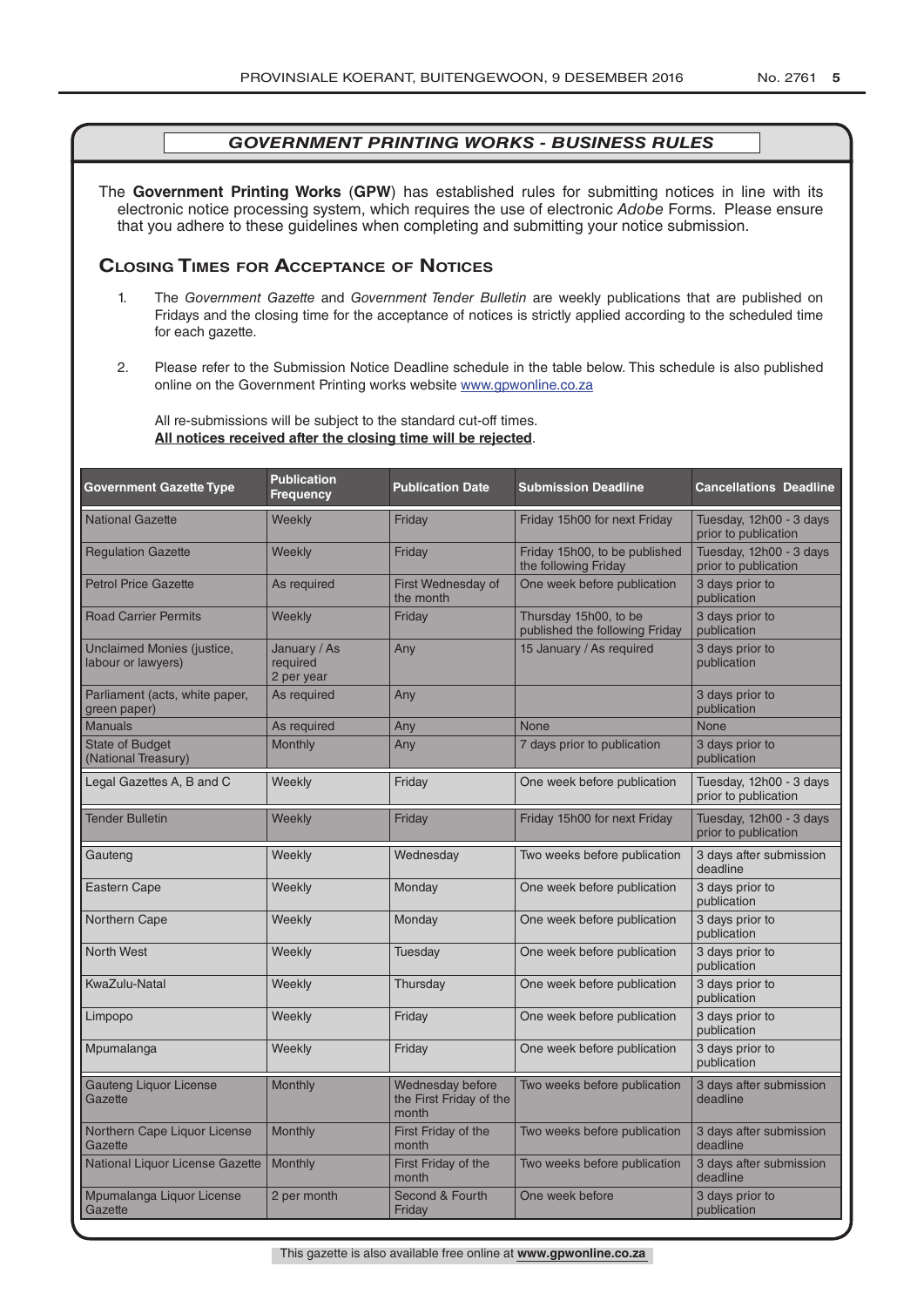### **NOTICE SUBMISSION PROCESS**

- 3. Download the latest *Adobe* form, for the relevant notice to be placed, from the **Government Printing Works** website www.gpwonline.co.za.
- 4. The *Adobe* form needs to be completed electronically using *Adobe Acrobat* / *Acrobat Reader*. Only electronically completed *Adobe* forms will be accepted. No printed, handwritten and/or scanned *Adobe* forms will be accepted.
- 5. The completed electronic *Adobe* form has to be submitted via email to submit.egazette@gpw.gov.za. The form needs to be submitted in its original electronic *Adobe* format to enable the system to extract the completed information from the form for placement in the publication.
- 6. Each notice submission should be sent as a single email. The email should contain **all documentation relating to a particular notice submission**, each as a separate attachment:
	- 6.1. Electronically completed *Adobe* form, specific to the type of notice that is to be placed.
		- 6.1.1. For National *Government Gazette* or *Provincial Gazette* notices, the notices must be accompanied by an electronic Z95 or Z95Prov *Adobe* form
		- 6.1.2. The notice content (body copy) **MUST** be a separate attachment.
	- 6.2. Proof of Payment / Purchase Order: **Government Printing Works** account customer must include a copy of their Purchase Order*.* **Non**-**Government Printing Works** account customer needs to submit the proof of payment for the notice
	- 6.3. Where separate notice content is applicable (Z95, Z95 Prov and TForm 3, it should also be attached as a separate attachment. (See specifications below, point 11).
	- 6.4. Any additional notice information if applicable.
- 7. The electronic *Adobe* form will be taken as the primary source for the notice information to be published. Instructions that are on the email body or covering letter that contradicts the notice form content will not be considered. The information submitted on the electronic *Adobe* form will be published as-is.
- 8. To avoid duplicated publication of the same notice and double billing, Please submit your notice **ONLY ONCE.**
- 9. Notices brought to **GPW** by "walk-in" customers on electronic media can only be submitted in *Adobe* electronic form format. All "walk-in" customers with notices that are not on electronic *Adobe* forms will be routed to the Contact Centre where they will be assisted to complete the forms in the required format.
- 10. Should a customer submit a bulk submission of hard copy notices delivered by a messenger on behalf of any organisation e.g. newspaper publisher, the messenger will be referred back to the sender as the submission does not adhere to the submission rules.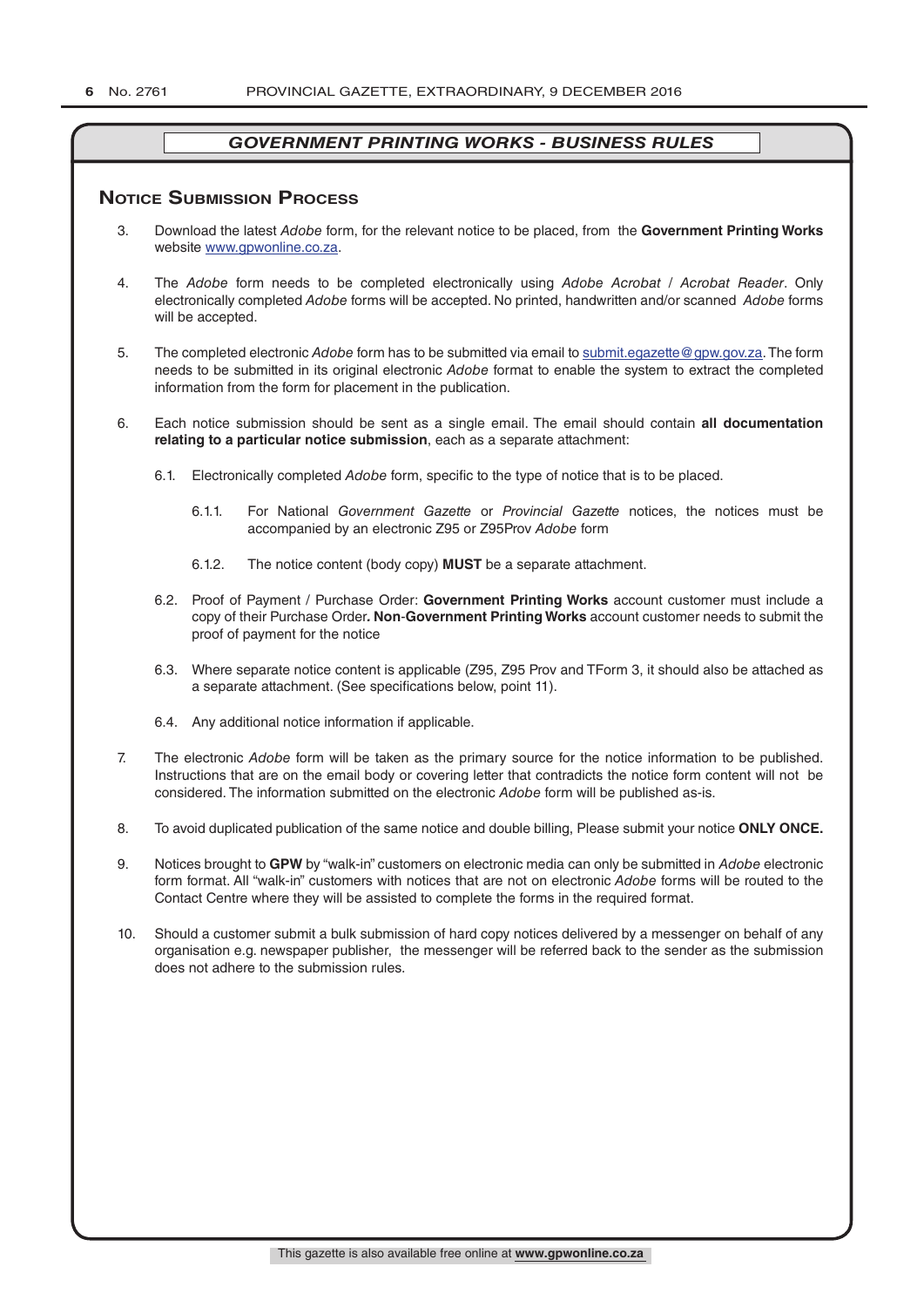# **COPY (SEPARATE NOTICE CONTENT DOCUMENT)**

- 11. Where the copy is part of a separate attachment document for Z95, Z95Prov and TForm03
	- 11.1. Copy of notices must be supplied in a separate document and may not constitute part of any covering letter, purchase order, proof of payment or other attached documents.

The content document should contain only one notice. (You may include the different translations of the same notice in the same document).

11.2. The notice should be set on an A4 page, with margins and fonts set as follows:

Page size  $=$  A4 Portrait with page margins: Top  $=$  40mm, LH/RH  $=$  16mm, Bottom  $=$  40mm; Use font size: Arial or Helvetica 10pt with 11pt line spacing;

Page size = A4 Landscape with page margins: Top = 16mm, LH/RH = 40mm, Bottom = 16mm; Use font size: Arial or Helvetica 10pt with 11pt line spacing;

### **CAnCellATions**

- 12. Cancellation of notice submissions are accepted by **GPW** according to the deadlines stated in the table above in point 2. Non-compliance to these deadlines will result in your request being failed. Please pay special attention to the different deadlines for each gazette. Please note that any notices cancelled after the cancellation deadline will be published and charged at full cost.
- 13. Requests for cancellation must be sent by the original sender of the notice and must accompanied by the relevant notice reference number (N-) in the email body.

#### **AmenDmenTs To noTiCes**

14. With effect from 01 October 2015, **GPW** will not longer accept amendments to notices. The cancellation process will need to be followed according to the deadline and a new notice submitted thereafter for the next available publication date.

# **REJECTIONS**

- 15. All notices not meeting the submission rules will be rejected to the customer to be corrected and resubmitted. Assistance will be available through the Contact Centre should help be required when completing the forms. (012-748 6200 or email info.egazette@gpw.gov.za). Reasons for rejections include the following:
	- 15.1. Incorrectly completed forms and notices submitted in the wrong format, will be rejected.
	- 15.2. Any notice submissions not on the correct *Adobe* electronic form, will be rejected.
	- 15.3. Any notice submissions not accompanied by the proof of payment / purchase order will be rejected and the notice will not be processed.
	- 15.4. Any submissions or re-submissions that miss the submission cut-off times will be rejected to the customer. The Notice needs to be re-submitted with a new publication date.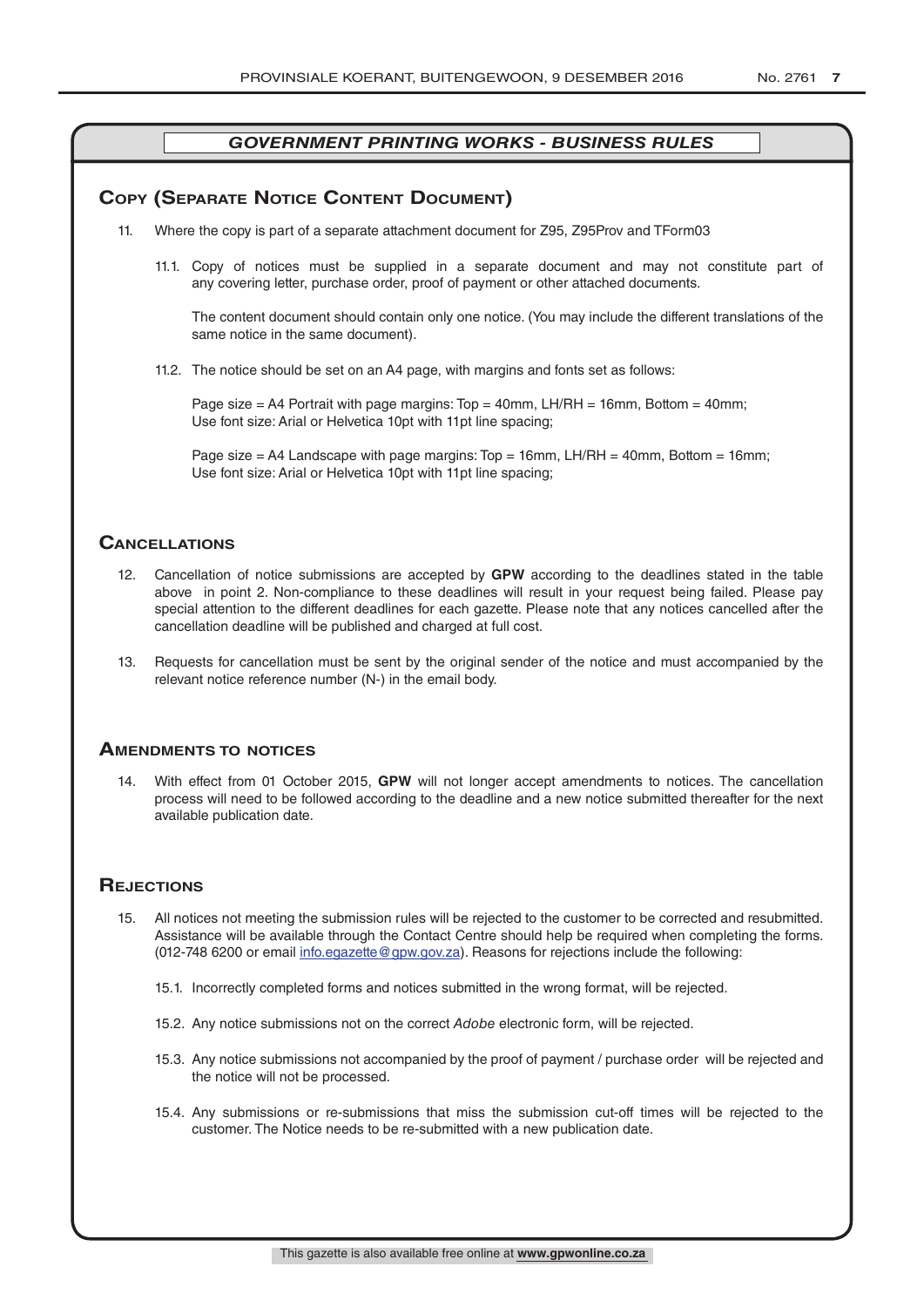#### **ApprovAl of noTiCes**

- 16. Any notices other than legal notices are subject to the approval of the Government Printer, who may refuse acceptance or further publication of any notice.
- 17. No amendments will be accepted in respect to separate notice content that was sent with a Z95 or Z95Prov notice submissions. The copy of notice in layout format (previously known as proof-out) is only provided where requested, for Advertiser to see the notice in final Gazette layout. Should they find that the information submitted was incorrect, they should request for a notice cancellation and resubmit the corrected notice, subject to standard submission deadlines. The cancellation is also subject to the stages in the publishing process, i.e. If cancellation is received when production (printing process) has commenced, then the notice cannot be cancelled.

# **GOVERNMENT PRINTER INDEMNIFIED AGAINST LIABILITY**

- 18. The Government Printer will assume no liability in respect of-
	- 18.1. any delay in the publication of a notice or publication of such notice on any date other than that stipulated by the advertiser;
	- 18.2. erroneous classification of a notice, or the placement of such notice in any section or under any heading other than the section or heading stipulated by the advertiser;
	- 18.3. any editing, revision, omission, typographical errors or errors resulting from faint or indistinct copy.

# **liAbiliTy of ADverTiser**

19. Advertisers will be held liable for any compensation and costs arising from any action which may be instituted against the Government Printer in consequence of the publication of any notice.

# **CusTomer inquiries**

Many of our customers request immediate feedback/confirmation of notice placement in the gazette from our Contact Centre once they have submitted their notice – While **GPW** deems it one of their highest priorities and responsibilities to provide customers with this requested feedback and the best service at all times, we are only able to do so once we have started processing your notice submission.

**GPW** has a 2-working day turnaround time for processing notices received according to the business rules and deadline submissions.

Please keep this in mind when making inquiries about your notice submission at the Contact Centre.

- 20. Requests for information, quotations and inquiries must be sent to the Contact Centre ONLY.
- 21. Requests for Quotations (RFQs) should be received by the Contact Centre at least **2 working days** before the submission deadline for that specific publication.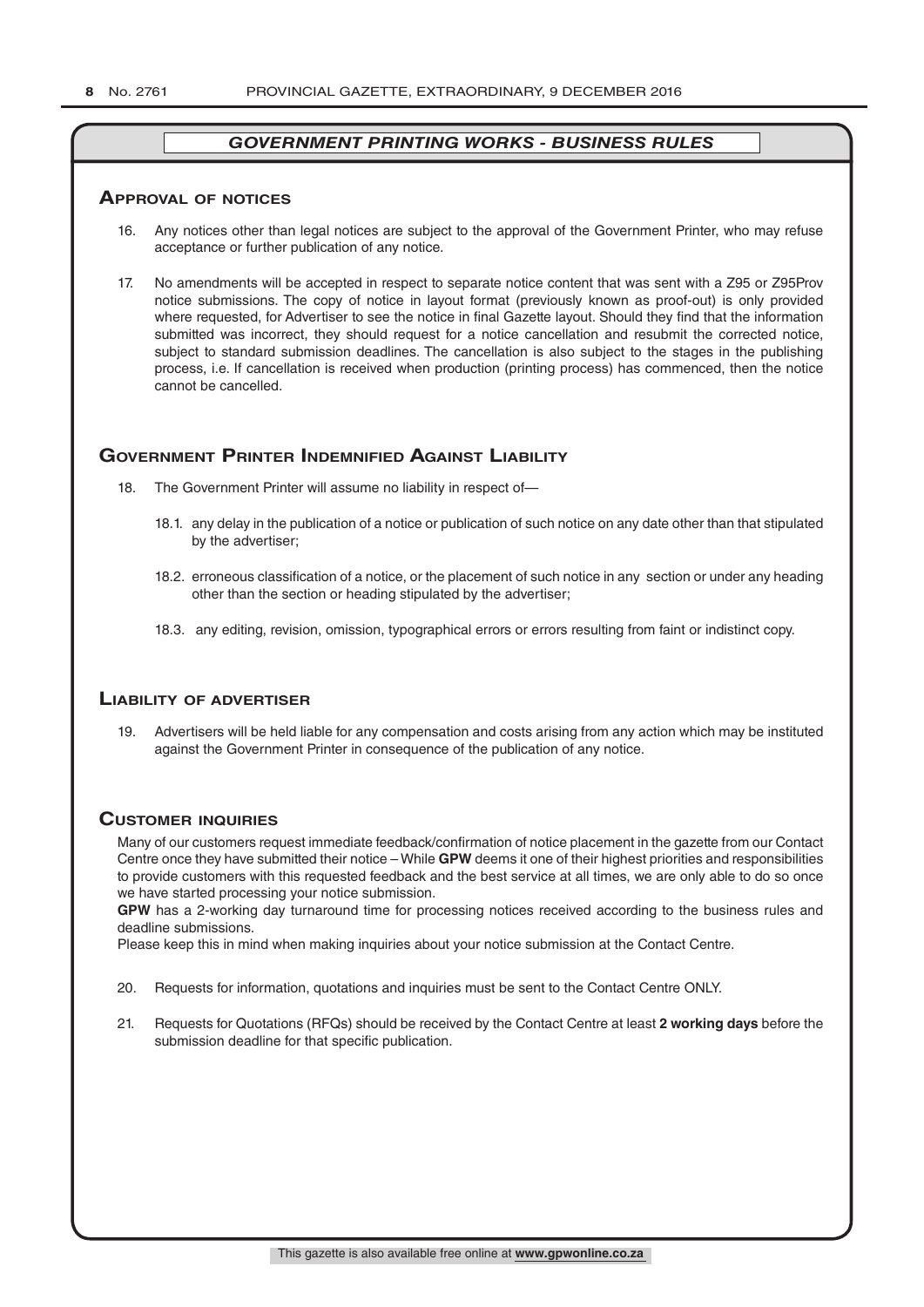#### **pAymenT of CosT**

- 22. The Request for Quotation for placement of the notice should be sent to the Gazette Contact Centre as indicated above, prior to submission of notice for advertising.
- 23. Payment should then be made, or Purchase Order prepared based on the received quotation, prior to the submission of the notice for advertising as these documents i.e. proof of payment or Purchase order will be required as part of the notice submission, as indicated earlier.
- 24. Where there is any doubt about the cost of publication of a notice, and in the case of copy, an enquiry, accompanied by the relevant copy, should be addressed to the Gazette Contact Centre, **Government Printing Works**, Private Bag X85, Pretoria, 0001 email: info.egazette@gpw.gov.za before publication.
- 25. Overpayment resulting from miscalculation on the part of the advertiser of the cost of publication of a notice will not be refunded, unless the advertiser furnishes adequate reasons why such miscalculation occurred. In the event of underpayments, the difference will be recovered from the advertiser, and future notice(s) will not be published until such time as the full cost of such publication has been duly paid in cash or electronic funds transfer into the **Government Printing Works** banking account.
- 26. In the event of a notice being cancelled, a refund will be made only if no cost regarding the placing of the notice has been incurred by the **Government Printing Works**.
- 27. The **Government Printing Works** reserves the right to levy an additional charge in cases where notices, the cost of which has been calculated in accordance with the List of Fixed Tariff Rates, are subsequently found to be excessively lengthy or to contain overmuch or complicated tabulation.

#### **proof of publiCATion**

- 28. Copies of any of the *Government Gazette* or *Provincial Gazette* can be downloaded from the **Government Printing Works** website www.gpwonline.co.za free of charge, should a proof of publication be required.
- 29. Printed copies may be ordered from the Publications department at the ruling price. The **Government Printing Works** will assume no liability for any failure to post or for any delay in despatching of such *Government Gazette*(s).

# *GOVERNMENT PRINTING WORKS CONTACT INFORMATION*

**Physical Address: Postal Address: GPW Banking Details: Government Printing Works** Private Bag X85 **Bank:** ABSA Bosman Street 149 Bosman Street Pretoria **Account No.:** 405 7114 016 Pretoria 0001 **Branch Code:** 632-005

**For Gazette and Notice submissions:** Gazette Submissions: **E-mail:** submit.egazette@gpw.gov.za **For queries and quotations, contact:** Gazette Contact Centre: **E-mail:** info.egazette@gpw.gov.za

**Contact person for subscribers:** Mrs M. Toka: **E-mail:** subscriptions@gpw.gov.za

**Tel:** 012-748 6200

**Tel:** 012-748-6066 / 6060 / 6058 **Fax:** 012-323-9574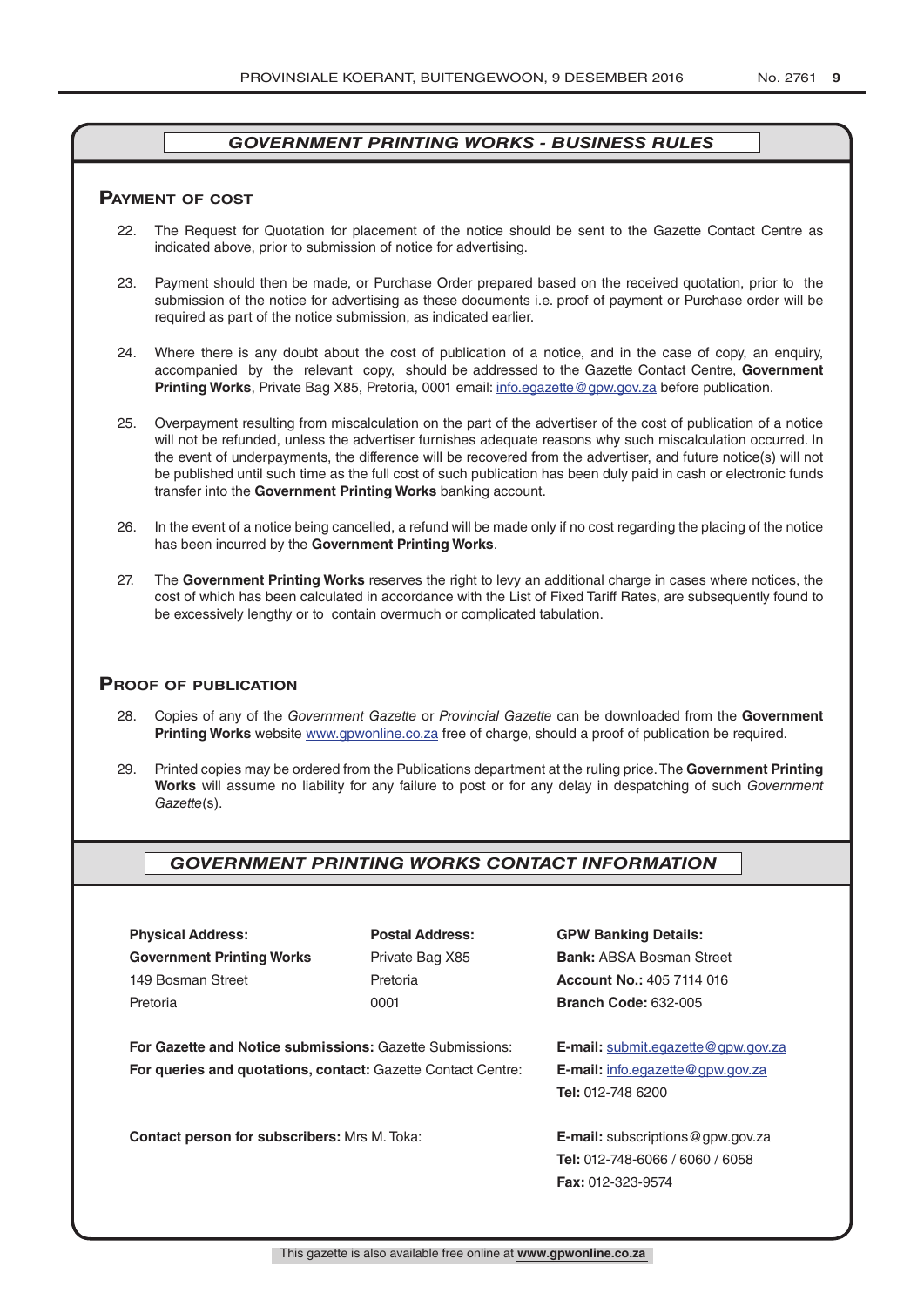#### **Form 2**

# General Notice

### **NOTICE 179 OF 2016**

#### **MPUMALANGA LIQUOR LICENSING ACT, 2006 (Act No. 5 of 2006)**

#### **Notice of applications for liquor licences in terms of section 35**

Notice is hereby given that the applicants specified in the Schedule hereto have given notice of their intention to lodge applications for the grant of new liquor licences to the Secretary, Regional Liquor Licensing Offices in respect of premises situated in the local committee area indicated in the Schedule.

Comments should be made in writing and be addressed to the municipality concerned and a copy to the applicant, to reach the said addresses within thirty (30) days of this application.

Invitation for public comments in applying for a Liquor Licence in terms of section 35(2)(a) of the Mpumalanga Liquor Licensing Act, 2006.

#### **SCHEDULE**

The undermentioned figures used in brackets in the Schedule, have the following meanings:

- (1) = Full name of applicant, ID Number of Applicant.
- (2) = Intended trading name.
- (3) = Notice given on behalf of: self *or* other juristic person/s.
- $(4)$  = Type of licence applied for.
- $(5)$  = Full address and location of the premises
- $(6)$  = Municipality address where comments must be submitted
- $(7)$  = Applicant address where comments must be submitted

# **FHI ANZENI**

#### **UMJINDI LOCAL MUNICIPALITY**

- (1) I, **NDWANDWE NTOMBIKAYISE NELISIWE NDWANDWE,** ID No. 7607020507088, an adult female, hereby invites written public comments concerning the application for a Liquor Licence to the Mpumalanga Liquor Authority.
- (2) To trade under the name CORRECTIONAL SERVICES MEMBERS CLUB.
- (3) I make this application on behalf of the juristic person: DEPARTMENT OF CORRECTIONAL SERVICES. (Reg No. 95).
- (4) The retail sale of liquor for consumption on and off the premises where the liquor is sold.
- (5) *Physical address:* NO:1 Kruger Street, Barberton Prison Farm, being an address in the Republic of South Africa and within the boundries of Mpumalanga Province. *Postal address:* Private Bag X 611, Barberton 1300.
- (6) Cnr General and Devilliers Street, Barberton 1300.
- (7) No:1 Kruger Street, Private Bag X 611 Barberton 1300.

#### **NKOMAZI LOCAL MUNICIPALITY**

- (1) I, **ZAKHELE JIM MBATSANE,** ID No. 8307015409080, an adult male, hereby invites written public comments concerning the application for a Liquor Licence to the Mpumalanga Liquor Authority.
- (2) To trade under the name EBUKHOSINI LIFESTYLE ARENA.
- (3) I make this application on behalf of the juristic person: JIMELIZ TRADING and PROJECT (PTY) LTD. (Reg No. 2013/103201/07).
- (4) The retail sale of liquor for consumption on the premises where the liquor is sold.
- (5) *Physical address:* STAND: 5/R2/80B MZINTI MAIN ROAD, being an address in the Republic of South Africa and within the boundries of Mpumalanga Province. *Postal address:* P O BOX 4148, MAZOLWANDLE, 1344.
- (6) 9 PARK STREET,
- MALALANE.
- (7) STAND: 79, MAGUDU TRUST.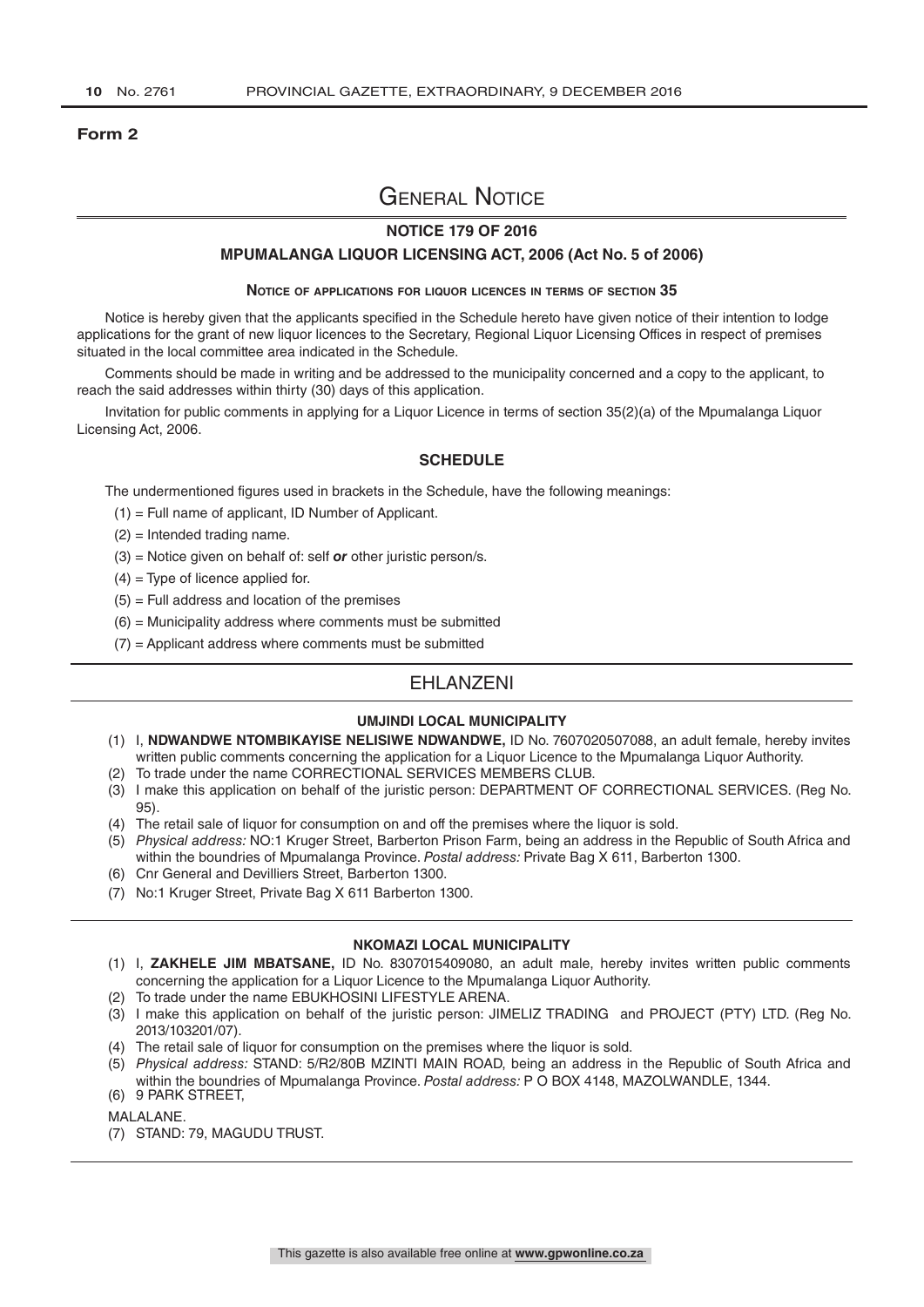#### **MBOMBELA LOCAL MUNICIPALITY**

- (1) I, **Mattheus Petrus Johannes Snyman,** ID No. 5505315066087, an adult male, hereby invites written public comments concerning the application for a Liquor Licence to the Mpumalanga Liquor Authority.
- (2) To trade under the name Nando's Hazyview.
- (3) I make this application on behalf of the juristic person: Chickenland (Pty) Ltd. (Reg No. 1987/004022/07).
- (4) The retail sale of liquor for consumption on the premises where the liquor is sold.
- (5) *Physical address:* Shop 25, Hazyview Junction, Corner of Portia Shabangu Drive (R536) and the R40, Erf 1765, Hazyview Ext 44 (Consolidated of Erf 1763 & 1764) Hazyview, within the borders of Mpumalanga Province, being an address in the Republic of South Africa and within the boundries of Mpumalanga Province. *Postal address:* C/o Tommy Vorster – Piet Snyman, P.O. Box 26640, East Rand, 1462.
- (6) Mbombela Local Municipality, Civic Centre, 1 Nel Street, Mbombela, 1200
- (PO Box 45, Mbombela, 1200) Tel. 013 759 2000/9111 Fax. 013 759 2070.
- (7) C/o Tommy Vorster Piet Snyman, P.O. Box 26640, East Rand, 1462

psnyman@acenet.co.za or fax 011 823 5183.

#### **BUSHBUCKRIDGE LOCAL MUNICIPALITY**

- (1) I, **MHLONGO MTHANGWANA JOSIAH,** ID No. 5609135571084, an adult male, hereby invites written public comments concerning the application for a Liquor Licence to the Mpumalanga Liquor Authority.
- (2) To trade under the name MSIMANGO EATING HOUSE.
- (3) I make this application for myself.
- (4) The retail sale of liquor for consumption on the premises where the liquor is sold.
- (5) *Physical address:* STAND NO 1, MABHARHULE, FARM 278KU, LILLYDALE, being an address in the Republic of South Africa and within the boundries of Mpumalanga Province. *Postal address:* BOX 1591, BUSHBUCKRIDGE, 1280.
- (6) Bushbuckridge Local Municipality, Private Bag X9308, Bushbuckridge, 1280.
- (7) BOX 1591, BUSHBUCKRIDGE, 1280.

#### **MBOMBELA LOCAL MUNICIPALITY**

- (1) I, **Gertruida Wilhelmina Joubert,** ID No. 7506200067089, an adult female, hereby invites written public comments concerning the application for a Liquor Licence to the Mpumalanga Liquor Authority.
- (2) To trade under the name Schoemanskloof Drankwinkel.
- (3) I make this application for myself.
- (4) The retail sale of liquor for consumption off the premises where the liquor is sold.
- (5) *Physical address:* Gedeelte 1 van die plaas geluk 229 J T, Schoemanskloof, being an address in the Republic of South Africa and within the boundries of Mpumalanga Province. *Postal address:* Posbus 29, Schagen, 1207.
- (6) 1 Nel Street, Nelspruit, 1200.
- (7) Gedeelte 1 van die plaas geluk 229 J T, Schoemanskloof.

# GERT SIBANDE

#### **ALBERT LUTHULI LOCAL MUNICIPALITY**

- (1) I, **Valerie Schoeman,** ID No. 621028 0015 081, an adult female, hereby invites written public comments concerning the application for a Liquor Licence to the Mpumalanga Liquor Authority.
- (2) To trade under the name Oppidam.
- (3) I make this application for myself.
- (4) The retail sale of liquor in terms of a special liquor license for consumption on and off the premises where the liquor is sold.
- (5) *Physical address:* Oppidam, Farm Vygeboom 619 JT (South Western shore), being an address in the Republic of South Africa and within the boundries of Mpumalanga Province. *Postal address:* P O Box 749, Barberton, 1300.
- (6) 28 Kerk Street, P O Box 24, Carolina, 1185 mm@albertluthuli.gov.za.
- (7) Jaco van Rensburg Consultants, 45c Ehmke Street, Nelspruit, 1200.

#### **PIXLEY KA SEME LOCAL MUNICIPALITY**

- (1) I, **Maric Kevin Ndlovu,** ID No. 7009265098081, an adult male, hereby invites written public comments concerning the application for a Liquor Licence to the Mpumalanga Liquor Authority.
- (2) To trade under the name Hlanganani Meat Market.
- (3) I make this application on behalf of the juristic person: Hlanganani Meat Market (Pty) Ltd. (Reg No. 2016/422874/07).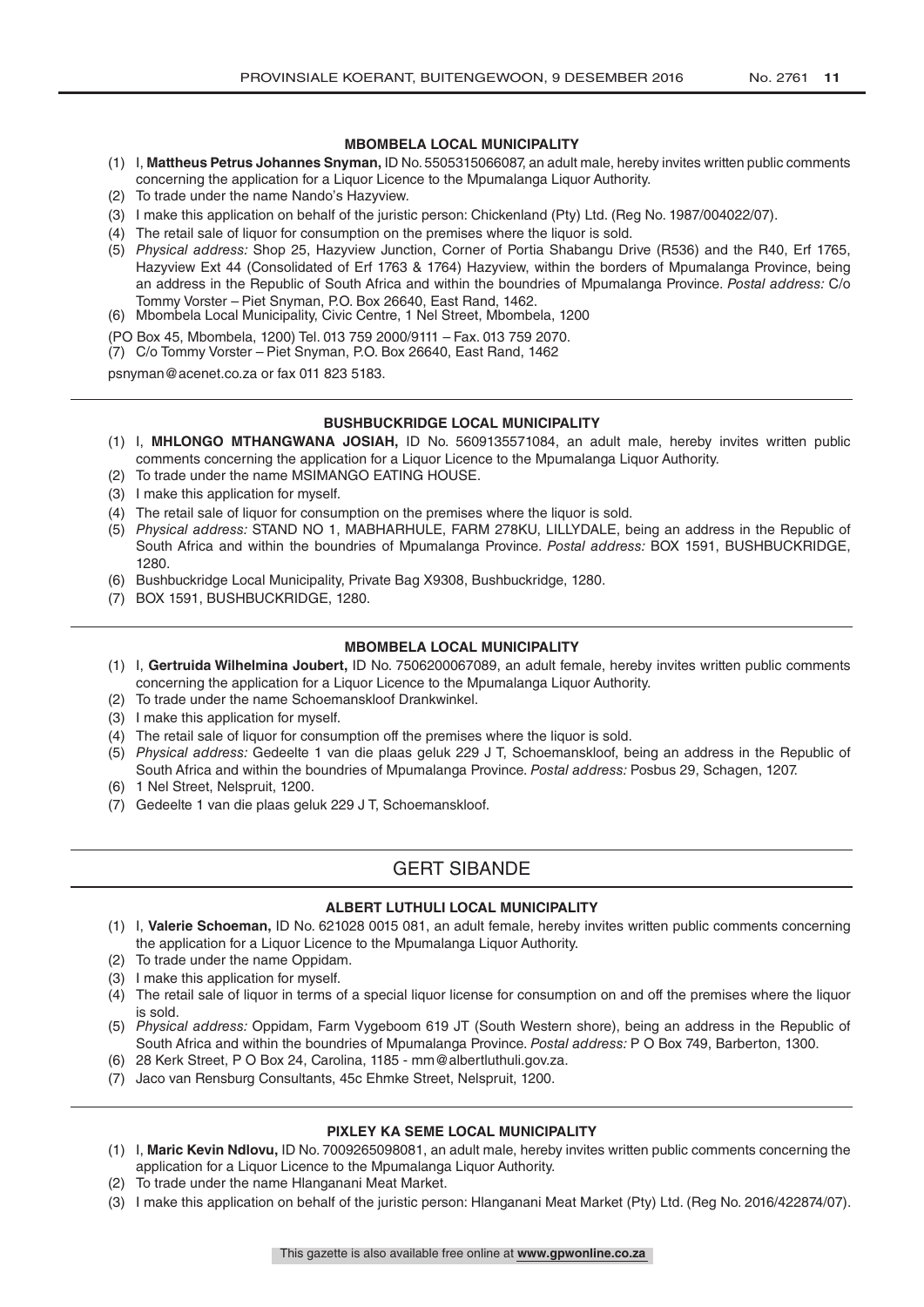- (4) The retail sale of liquor for consumption on the premises where the liquor is sold.
- (5) *Physical address:* Erf 16, Hlanganani Trust, Daggakraal, being an address in the Republic of South Africa and within the boundries of Mpumalanga Province. *Postal address:* PO Box 8, Amersfoort, 2490.
- (6) Private Bag x9011, Volksrust, 2470.
- (7) c/o Coetzee Spoelstra and Van Zyl Inc. PO Box 86, Volksrust, 2470.

#### **DIPALESENG LOCAL MUNICIPALITY**

- (1) I, **Thloriso Docter Mofokeng,** ID No. 7512245511081, an adult male, hereby invites written public comments concerning the application for a Liquor Licence to the Mpumalanga Liquor Authority.
- (2) To trade under the name Zashaa Tavern.
- (3) I make this application for myself.
- (4) The retail sale of liquor for consumption on the premises where the liquor is sold.
- (5) *Physical address:* Stand 1067, Siyathemba, Balfour., being an address in the Republic of South Africa and within the boundries of Mpumalanga Province. *Postal address:* PO Box 533, Balfour, 2410..
- (6) PRIVATE BAG X1005, BALFOUR, 2410..
- (7) PO BOX 533, BALFOUR, 2410..

# NKANGALA

#### **EMAKHAZENI LOCAL MUNICIPALITY**

- (1) I, **PETROS THULANI MATHEBULA,** ID No. 87O616626082, an adult male, hereby invites written public comments concerning the application for a Liquor Licence to the Mpumalanga Liquor Authority.
- (2) To trade under the name midnight inn.
- (3) I make this application for myself.
- (4) The retail sale of liquor in terms of a special liquor license for consumption on and off the premises where the liquor is sold.
- (5) *Physical address:* SHOP. NO. 6 FITZGERALD STREET BELFAST, 1100., being an address in the Republic of South Africa and within the boundries of Mpumalanga Province. *Postal address:* P.O. BOX 1294 BELFAST 1100.
- (6) 24 SCHEEPERS STREET, EMAKHAZENI, 1100.
- (7) MADALA OLD LOCATION, BELFAST, 1100..

#### **EMALAHLENI LOCAL MUNICIPALITY**

- (1) I, **LEON FREDERIK BOTHA,** ID No. 5710315112085, an adult male, hereby invites written public comments concerning the application for a Liquor Licence to the Mpumalanga Liquor Authority.
- (2) To trade under the name MOMMOTH ACTION SPORTS WITBANK.
- (3) I make this application on behalf of the juristic person: K2016414837 (PTY) LTD. (Reg No. 2016/414837/07).
- (4) The retail sale of liquor for consumption on the premises where the liquor is sold.
- (5) *Physical address:* PART SHOP V08, RIVER CRESCENT SHOPPING CENTRE, SITUATED ON A PORTION OF PORTION 285, ZEEKOEWATER NO 31155, EMALAHLENI, MPUMALANGA, being an address in the Republic of South Africa and within the boundries of Mpumalanga Province. *Postal address:* 8549 CENTURION, 0046.
- (6) 29 MANDELA STREET, WITBANK ( EMALAHLENI), MPUMALANGA..
- (7) PO BOX 8549, CENTURION, 0046.

#### **EMAKHAZENI LOCAL MUNICIPALITY**

- (1) I, **STANLEY VEMBA MATHE,** ID No. 6111115894080, an adult male, hereby invites written public comments concerning the application for a Liquor Licence to the Mpumalanga Liquor Authority.
- (2) To trade under the name MATHE'S TARVEN.
- (3) I make this application for myself.
- (4) The retail sale of liquor in terms of a special liquor license for consumption on and off the premises where the liquor is sold.
- (5) *Physical address:* STAND NO 441, NTSHONALANGA STREET SIYATHUTHUKA LOCATION BELFAST, being an address in the Republic of South Africa and within the boundries of Mpumalanga Province. *Postal address:* P.O.BOX 642 BELFAST, 1100.
- (6) 24 SCHEEPERS STREET, EMAKHAZENI, 1100.
- (7) P.O.BOX 642 BELFAST 1100.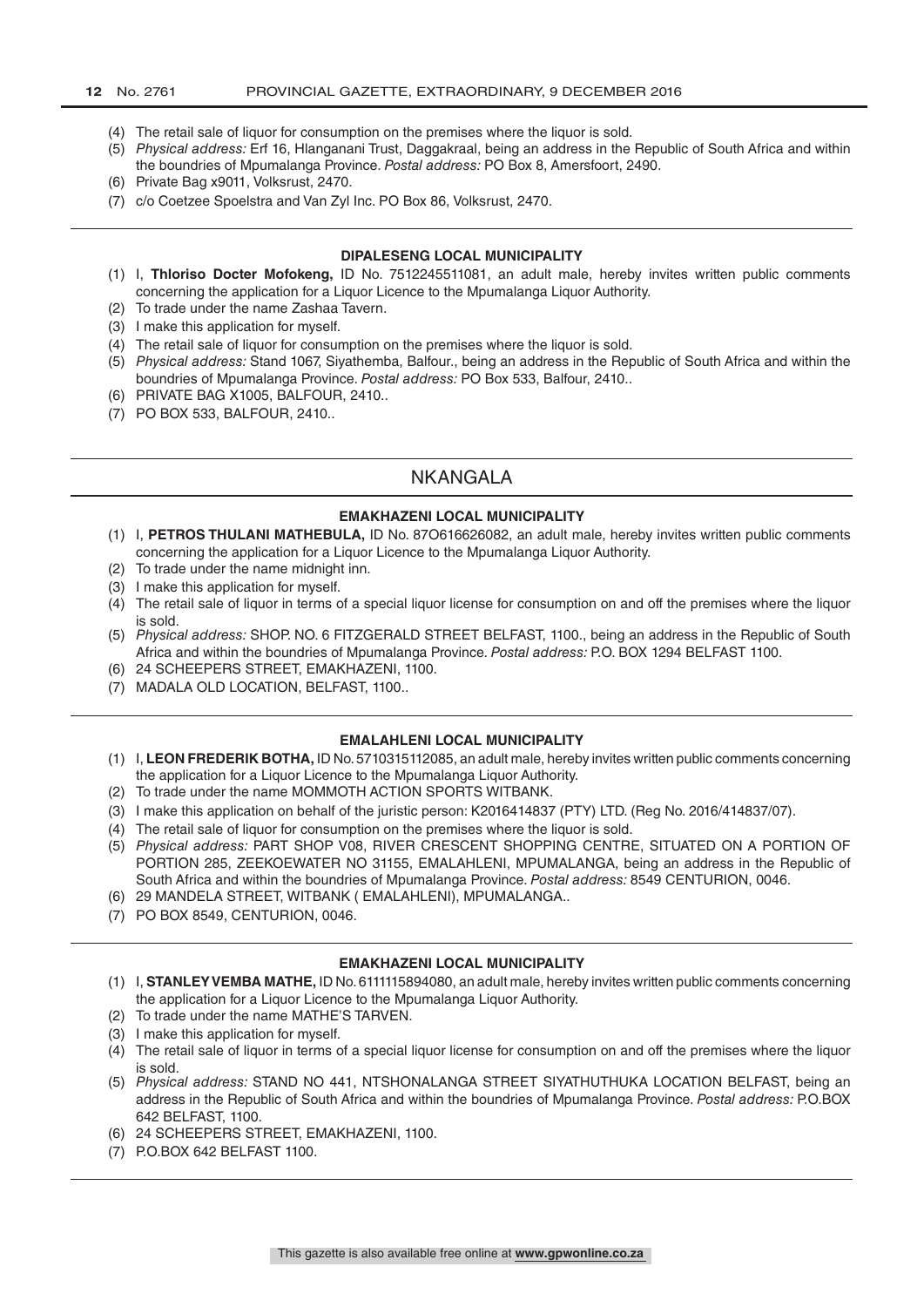#### **EMAKHAZENI LOCAL MUNICIPALITY**

- (1) I, **SELINA MAGANE,** ID No. 7511050402089, an adult female, hereby invites written public comments concerning the application for a Liquor Licence to the Mpumalanga Liquor Authority.
- (2) To trade under the name LAPOLOGANG TARVEN.
- (3) I make this application for myself.
- (4) The retail sale of liquor in terms of a special liquor license for consumption on and off the premises where the liquor is sold.
- (5) *Physical address:* STAND NO 331, DUDU STREET DULLSTROOM, being an address in the Republic of South Africa and within the boundries of Mpumalanga Province. *Postal address:* P.O.BOX 1094 DULLSTROOM 1110.
- (6) 24 SCHEEPERS STREET, EMAKHAZENI, 1100.
- (7) P.O.BOX 1094 DULLSTROOM 1110.

#### **THEMBISILE HANI LOCAL MUNICIPALITY**

- (1) I, **HUMAN Hugo,** ID No. 5808085156082, an adult male, hereby invites written public comments concerning the application for a Liquor Licence to the Mpumalanga Liquor Authority.
- (2) To trade under the name Saidi Bottle Store.
- (3) I make this application on behalf of the juristic person: Segatebo General Trading CC. (Reg No. 2009/033071/23).
- (4) The retail sale of liquor for consumption off the premises where the liquor is sold.
- (5) *Physical address:* Stand No 40, Tweefontein A, Kwamhlanga, 1022., being an address in the Republic of South Africa and within the boundries of Mpumalanga Province. *Postal address:* C/O PO Box 1618, Groblersdal, 0470..
- (6) Stand No. 24. Front Opposite Kwaggafontein Police Station Along the R573 (Moloto road), EMPUMALANGA, 0458 M..
- (7) C/O Loskop Liquor License Consultants, 5 Kruger street, Groblersdal, Po Box 1618, Groblersdal, 0470..

#### **DR JS MOROKA LOCAL MUNICIPALITY**

- (1) I, **MOLOKO Promise Tsepo,** ID No. 8206026001086, an adult male, hereby invites written public comments concerning the application for a Liquor Licence to the Mpumalanga Liquor Authority.
- (2) To trade under the name Lalilale Eating House.
- (3) I make this application for myself.
- (4) The retail sale of liquor for consumption on the premises where the liquor is sold.
- (5) *Physical address:* Stand No 254, Siyabuswa "A", Manyeveni Section, being an address in the Republic of South Africa and within the boundries of Mpumalanga Province. *Postal address:* C/O PO Box 1618, Groblersdal 0470.
- (6) 2601/3 Bongimfundo Street, Siyabuswa, 0472.
- (7) C/O Loskop Liquor License Consultants, 5 Kruger street Groblersdal, Po Box 1618 Groblersdal 0470.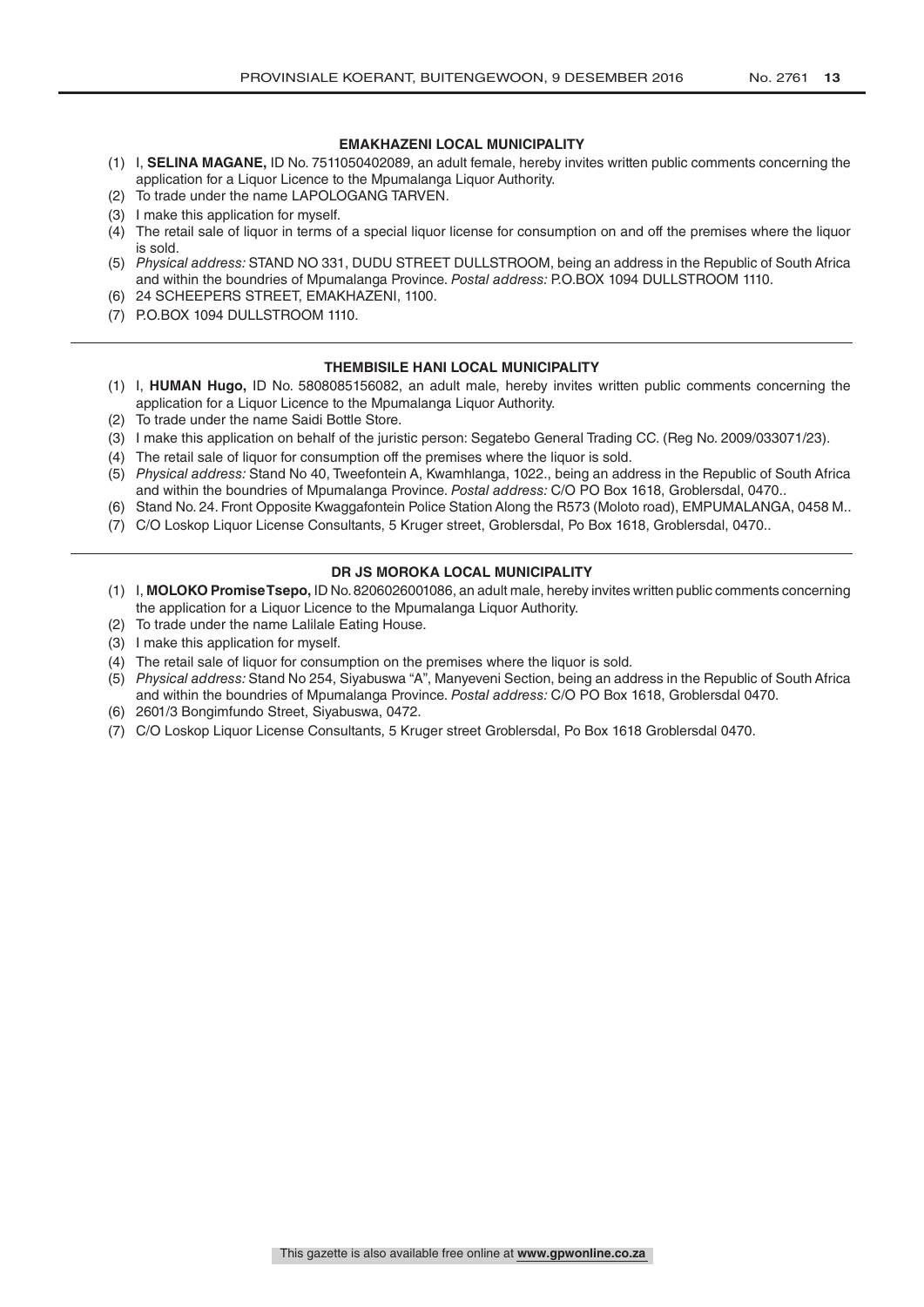#### **Form 10**

# General Notice

### **NOTICE 180 OF 2016**

#### **MPUMALANGA LIQUOR LICENSING ACT, 2006 (Act No. 5 of 2006)**

#### **Notice of applications for transfer of liquor licences in terms of section 43**

Notice is hereby given that the applicants specified in the Schedule hereto have given notice of their intention to lodge applications for the transfer of existing liquor licences to the Secretary, Regional Liquor Licensing Offices in respect of premises situated in the local committee area indicated in the Schedule.

Comments should be made in writing and be addressed to the municipality concerned and a copy to the applicant, to reach the said addresses within thirty (30) days of this publication.

Invitation for public comments in respect of a Liquor Licence in terms of section 43 of the Mpumalanga Liquor Licensing Act, 2006.

#### **SCHEDULE**

The undermentioned figures used in brackets in the Schedule, have the following meanings:

- (1) = Full name of applicant, ID Number of Applicant.
- (2) = Existing liquor licence number to be transfered.
- $(3)$  = Intended trading name.
- (4) = Notice given on behalf of: self *or* other juristic person/s.
- $(5)$  = Type of licence applied for.
- $(6)$  = Full address and location of the premises
- (7) = Municipality address where comments must be submitted
- (8) = Applicant address where comments must be submitted

### NKANGALA

### **STEVE TSHWETE LOCAL MUNICIPALITY**

- (1) I, **Tshepo Surprise Ngwasheng,** ID No. 910415 0589 084, an adult female, hereby invites written public comments concerning the application for transfer of an existing Liquor Licence to the Mpumalanga Liquor Authority.
- (2) Liquor Licence Number MPU/ 029824.
- (3) Trading under the name Chichi's Restaurant.
- (4) I make this application for myself.
- (5) The retail sale of liquor for consumption on the premises where the liquor is sold.
- (6) *Physical address:* Portion 1 of ERF 159, 10A Bhimy Damane Street, Middelburg, 1050, being an address in the Republic of South Africa and within the boundries of Mpumalanga Province. *Postal address:* 10A Bhimy Damane Street, Middelburg, 1050.
- (7) Cnr Walter Sisulu Street & Wanderers Avenue, Middelburg, 1050; P.O Box 14, Middelburg, 1050.
- (8) 10A Bhimy Damane Street, Middelburg, 1050.